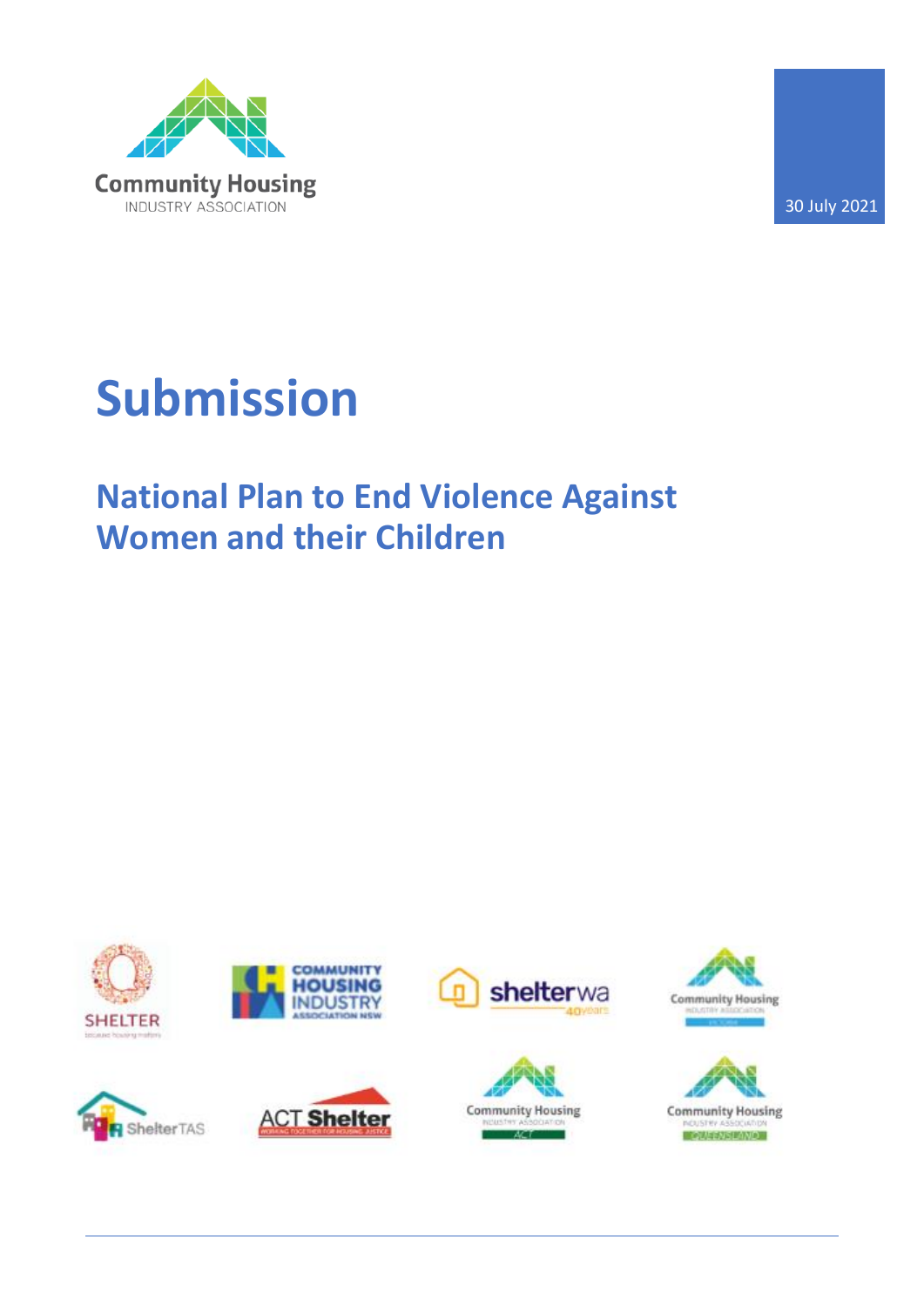

### **National Plan to End Violence Against Women and their Children**

#### **Introduction**

**CHIA is the peak body representing not for profit community housing organisations (CHOs) across Australia. Our 150+ members manage a \$40 billion-plus portfolio of more than 100,000 homes, housing people on low and moderate incomes who find it hard to access affordable and appropriate tenancies in the private market.** 

**This submission is also supported by the following organisations :**

- **CHIA Victoria**
- **CHIA NSW**
- **CHIA ACT**
- **CHIA QLD**
- **ACTShelter**
- **QShelter**
- **ShelterWA**
- **ShelterTAS**

Many of our members provide accommodation specifically targeted at women (and their children) who have experienced housing insecurity due to domestic violence, and are amongst the organisations awarded contracts under the Commonwealth government's Safe Places Program. We understand that safe, secure and affordable housing needs to be available to assist women escaping violence.

Our members also understand the role that responsive tenancy management can play in responding to DFV. CHOs are often on the front line dealing with the fall out of domestic and family violence (DFV) and have an opportunity to make a significant difference through the implementation of well-designed and evidenced policies and procedures**.** They need to implement approaches to identifying and responding to DFV that assist victims/survivors to either remain safely in their own home or relocate to a safe environment. CHOs also need to engage with perpetrators in a safe and responsible way.

CHIA is making this written submission to express our concern that housing - its provision and management - is not receiving the attention it merits. The silence on housing in the consultation guide is disappointing. Similarly, its omission from the agenda of the Women's Summit and the apparent absence of housing as an explicit focus of any of the Monash University workshops is a concern.

While we have completed the on-line survey, its format constrains responses. In this short letter we have therefore briefly highlighted the issues we hope the National Plan will consider, alongside those important issues already identified in the consultation material.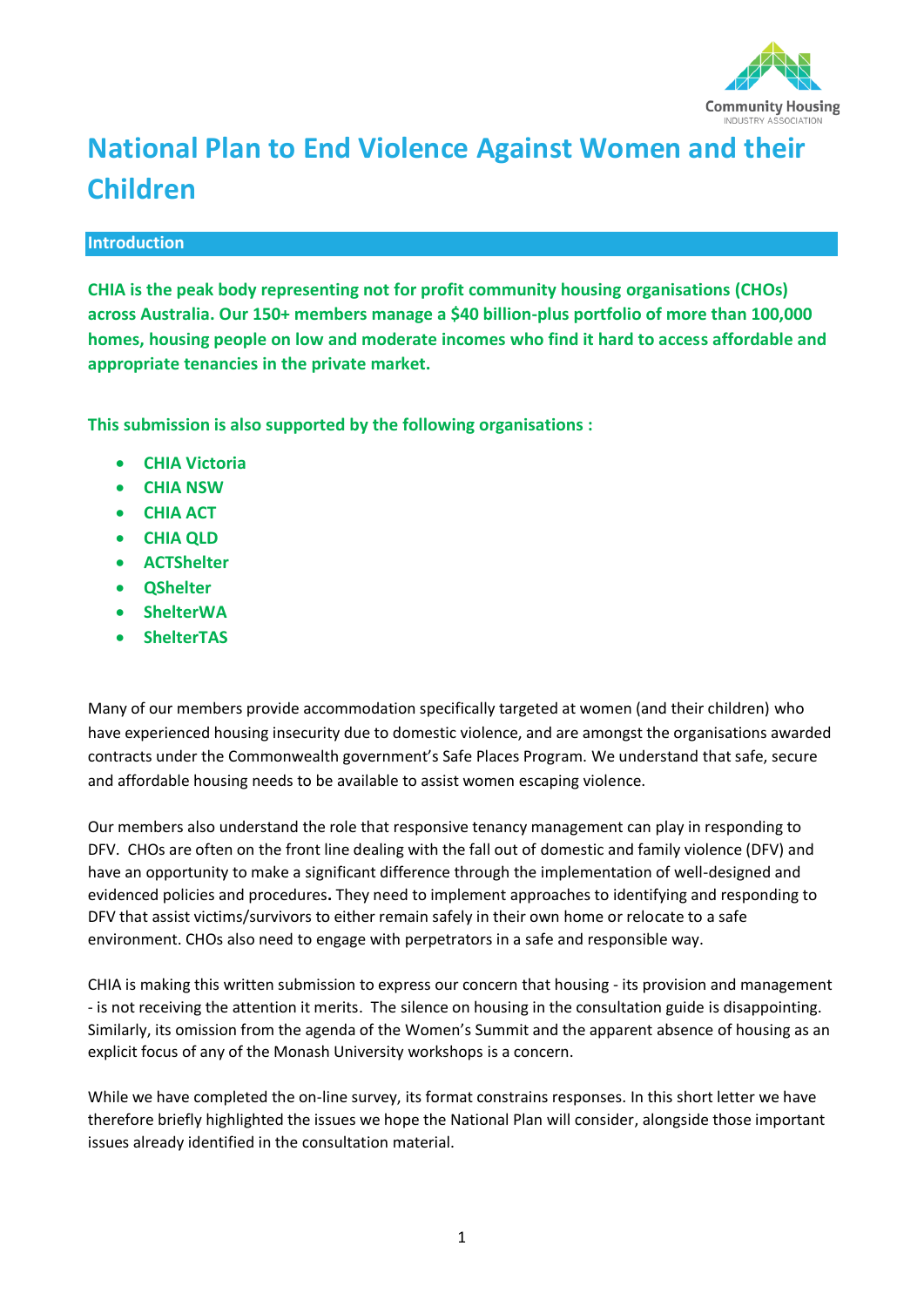

#### **Housing and Domestic and Family Violence**

Women who have experienced domestic and family violence are the largest group seeking assistance from specialist homelessness services. This is part of a longer-term trend with a 26% increase in households experiencing DFV seeking assistance from specialist homelessness services over a four year period from 2014<sup>1</sup>

DFV is the single most common reason women and children become homeless in Australia, with those who have experienced family and domestic violence make up 41% of Specialist Homelessness Services (SHS) clients in 2019–20.<sup>2</sup> More than half of these women (55.8%) required accommodation. Of these, almost one in four (24.3%) were not provided with services directly.

SHS provide the principal crisis response for women and children who have to leave their home due to violence, yet data suggests that for many there is little services can do to provide a pathway into stable, secure, long-term housing (Flanagan et al. 2019).<sup>3</sup>

Flanagan et al. (2019) also identified that people fleeing violence often require safe, affordable, independent housing in which to live in the long term and yet, some are unable to secure it. In the absence of an appropriate housing solution, some women may consider returning to a violent relationship. While the availability of long-term housing is a key challenge for SHS clients overall, it is particularly so for this large client group.

A lack of affordable housing options may also mean that individuals are unable to escape violent and abusive living/family situations. Canadian research found that one in three women returned to an abusive relationship because of missing affordable housing options (Ponic cited in Thomas 2017<sup>4</sup>).

The drivers of family and domestic violence are highly complex and there is little evidence in the literature on direct impact of housing costs on increases or decreases in the incidence of abuse. However, a lack of social and affordable housing is shown to exacerbate the public sector cost of dealing with family and domestic violence. Escapees from abusive relationship often end up in crisis accommodation in the first instance, but the absence of follow-on housing options results in individuals (primarily women) returning to abusive relationships and becoming repeat users of services, with some 60% of people seeking refugee or emergency accommodation turned away. One Australian submission to the parliamentary Inquiry into Domestic Violence in Australia estimates the annual? avoid costs to government as **\$23,450** per person <sup>5</sup>

Existing data on tenancies allocated in social and affordable housing does not provide a comprehensive picture of the characteristics of those being housed. However, people requiring accommodation because their life or safety is at risk in their current accommodation are one of largest cohorts being allocated social housing.<sup>6</sup> This implies that women escaping violence are being prioritised under the current social housing

<sup>1</sup> [Australian-Homelessness-Monitor-2020.pdf \(launchhousing.org.au\)](https://data.launchhousing.org.au/app/uploads/2020/10/Australian-Homelessness-Monitor-2020.pdf)

<sup>&</sup>lt;sup>2</sup> [Specialist homelessness services annual report, Clients who have experienced family and domestic violence -](https://www.aihw.gov.au/reports/homelessness-services/specialist-homelessness-services-annual-report/contents/clients-who-have-experienced-family-and-domestic-violence) Australian Institute [of Health and Welfare \(aihw.gov.au\)](https://www.aihw.gov.au/reports/homelessness-services/specialist-homelessness-services-annual-report/contents/clients-who-have-experienced-family-and-domestic-violence)

<sup>3</sup> Flanagan, K., Blunden, H., Valentine, K and Henriette, J. 2019. Housing outcomes after domestic and family violence, AHURI Final Report 311, Australian Housing and Urban Research Institute Limited.

<sup>4</sup> Thomas, M. (2017) *On the benefits of affordable housing: an assessment of recent literature for municipalities*, Table de Quartier Sud de l'Ouest-de-L-ile: Quebec.

<sup>5</sup> Finance and Public Administration Reference Committee 2015.

<sup>6</sup> https://www.aihw.gov.au/reports/housing-assistance/housing-assistance-in-australia/contents/priority-groups-and-waiting-lists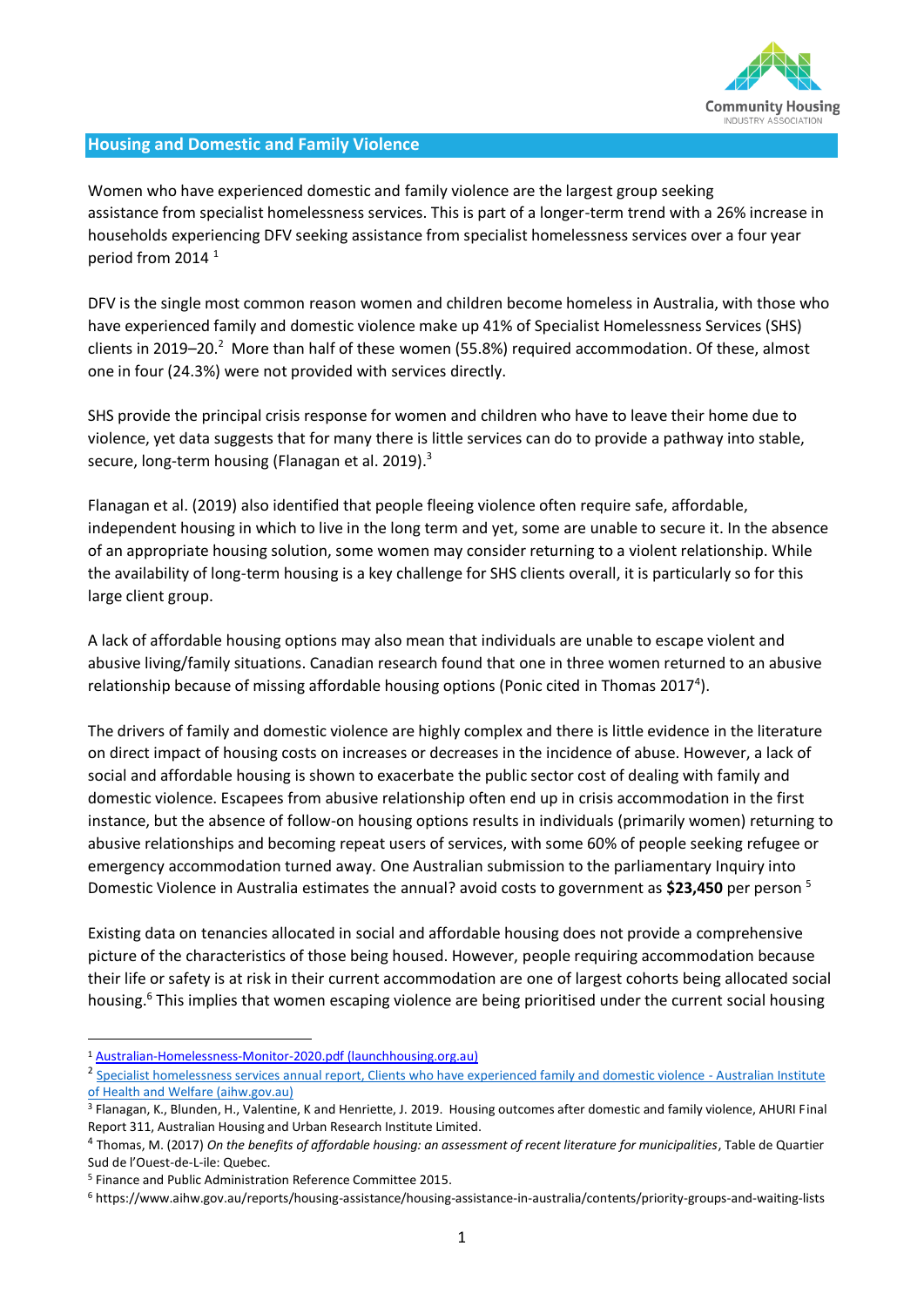

allocations systems. Where housing assistance is not provided, it therefore suggests this is because there is too little accommodation becoming available.

Perhaps the most meaningful measure of this lack of social and affordable housing in Australia, is the longterm reduction in the annual number of such properties being let to new tenants. Taking into account both public housing and community housing nationally, the gross number of social rental lettings dropped from 52,000 in 1997 to 35,000 in 2017 – an absolute decline of a third<sup>7</sup>. Pro rata to population, this represents an effective reduction in social housing supply of some 50%. This has resulted from the virtual cessation of new construction, as well as from the diminished number of existing social rental homes becoming available for re-letting each year – this, in turn, reflecting the declining proportion of existing tenants with the capacity to transition into the private market.

Recently In the '*Nowhere To Go'* [Equity Economics report](http://everybodyshome.com.au/wp-content/uploads/2021/07/EE_Women-Housing_Domestic-Violence_WEB_SINGLES.pdf) the authors found that the 'lack of long term social housing is leading to 7,690 women a year returning to violent partners and 9,120 women a year becoming homeless'.<sup>8</sup> It is also likely that the anticipation of homelessness will deter women leaving a violent partner. Often unrecognised is the impact that the absence of alternative housing options may have on perpetrators' decisions whether or not to leave.

We recognise the Commonwealth government has invested in additional crisis and transitional housing responses. While necessary these are an insufficient response. Also required are sustainable move-on options that match household incomes and circumstances.

#### **Tenancy Managers and their role in responding to DFV**

The role of skilled and responsive tenancy managers is important and sometimes critical in determining whether a person experiencing DFV is identified, linked to specialist support, and assisted to remain safely at home or found alternative accommodation. In addition, responses to a perpetrator can influence whether there is a successful outcome for the person experiencing DFV.

With funding from some state governments, industry development projects such as those in [NSW](http://nswfha.wpengine.com/information/resources/creating-sustainable-tenancies-for-tenants-with-complex-needs/) and [Victoria](https://chiavic.com.au/family-violence/) to build CHO capacity in responding to domestic and family violence have been developed, and CHIA is currently in the early stages of the development of a toolkit and standard to further strengthen the housing response to victim / survivors of DFV across all of Australia.

The project will:

- Develop a National Community Housing Standard (NCHS) to support quality review of the CHO service response to tenants and applicants who are victim /survivors of DFV as well as DFV perpetrators living, or seeking to live, in community housing
- Develop a national toolkit that builds on the three initiatives already developed in New South Wales, Queensland and Victoria to support CHOs across Australia to deliver a quality service response

<sup>7</sup> Pawson, H., Milligan, V. & Yates, J. (2020) Housing Policy in Australia: A case for system reform; Singapore: Palgrave Macmillan

<sup>8</sup> [Everybody's Home \(everybodyshome.com.au\)](https://everybodyshome.com.au/report-social-housing-keeps-women-safe-from-family-violence-expands-economy/)